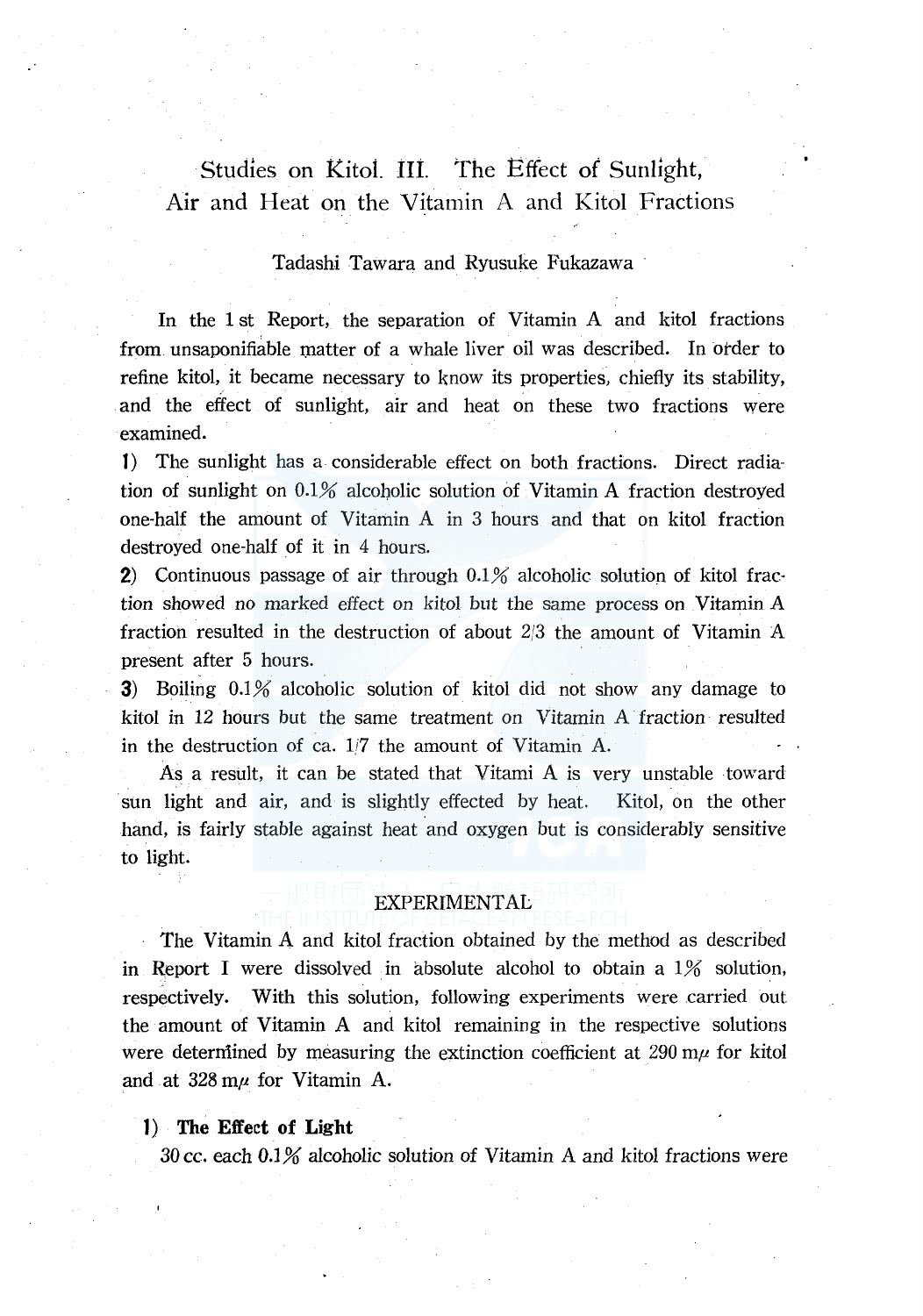#### The Effect of Sunlight, Air and Heat on the Vitamin A and Kitol Fractions 93

placed in 5 graduated test tubes (dia. ea. 1.3 cm, length ea 21.5 cm; co!orless, hard glass) each and after being stoppered, were radiated to direct sunlight (on 6th September 1949. Fine. From 1200 to 1700). One test tube each of Vitamin A and kitol fractions were taken every one hour and the values were determined. After radiation was completed, the content of the test tuve was diluted with absolute alcohol to bring the concentration to 0.002% and the extinction coeffecient was measured with Carl Zeiss' spectrophotometer, that for Vitamin A fraction at  $328 \text{ m}\mu$ , and for kitol fraction at 290 m $\mu$ . The results of the measurements are shown in Table I and Fig. A.

Table I. The Influence of Sunlight

|                                      |                                                                              |                                        | (Vitamin A Fraction). |        |                                      |        |
|--------------------------------------|------------------------------------------------------------------------------|----------------------------------------|-----------------------|--------|--------------------------------------|--------|
| Radiation time                       | $0$ hr.                                                                      | 1 hr.                                  | $2$ hrs.              | 3 hrs. | 4 hrs.                               | 5 hrs. |
| $\mathrm{E_{1cm}^{1\%}}$ 328 m $\mu$ | 417                                                                          | 312                                    | 278                   | 228    | 156                                  | 125    |
|                                      |                                                                              |                                        | (Kitol Fraction)      |        |                                      |        |
| $E_{1cm}^{1\%}$ 290 m $\mu$          | 500                                                                          | 417                                    | 385                   | 278    | 243                                  | 192    |
| or                                   | $\mathrm{E_{1cm}^{1\%}}$ 328 m $\mu$<br>$\mathrm{E_{1cm}^{1\%}}$ 290 m $\mu$ | 600<br>500<br>400<br>500<br>200<br>100 | Fig<br>A              |        | Vitamin A fraction<br>Kitol fraction |        |
|                                      |                                                                              | $\circ$                                | 3<br>2<br>> hours     | 4<br>ร |                                      |        |

#### **2) The Effect of Heat (78°C)**

500 cc. each of  $0.1\%$  alcoholic solutions of both fractions were taken into  $1$ . Erlenmeyer flask and boiled with a reflux condenser in a boiling water bath (78°C). After each 2 hours period, the solution was slightly cooled and 30 cc. of it was drawn out for testing. This was diluted to 0.002% strength with absolute alcohol and determinations made with spectrophotometer. Results are shown in Table II and Fig. B.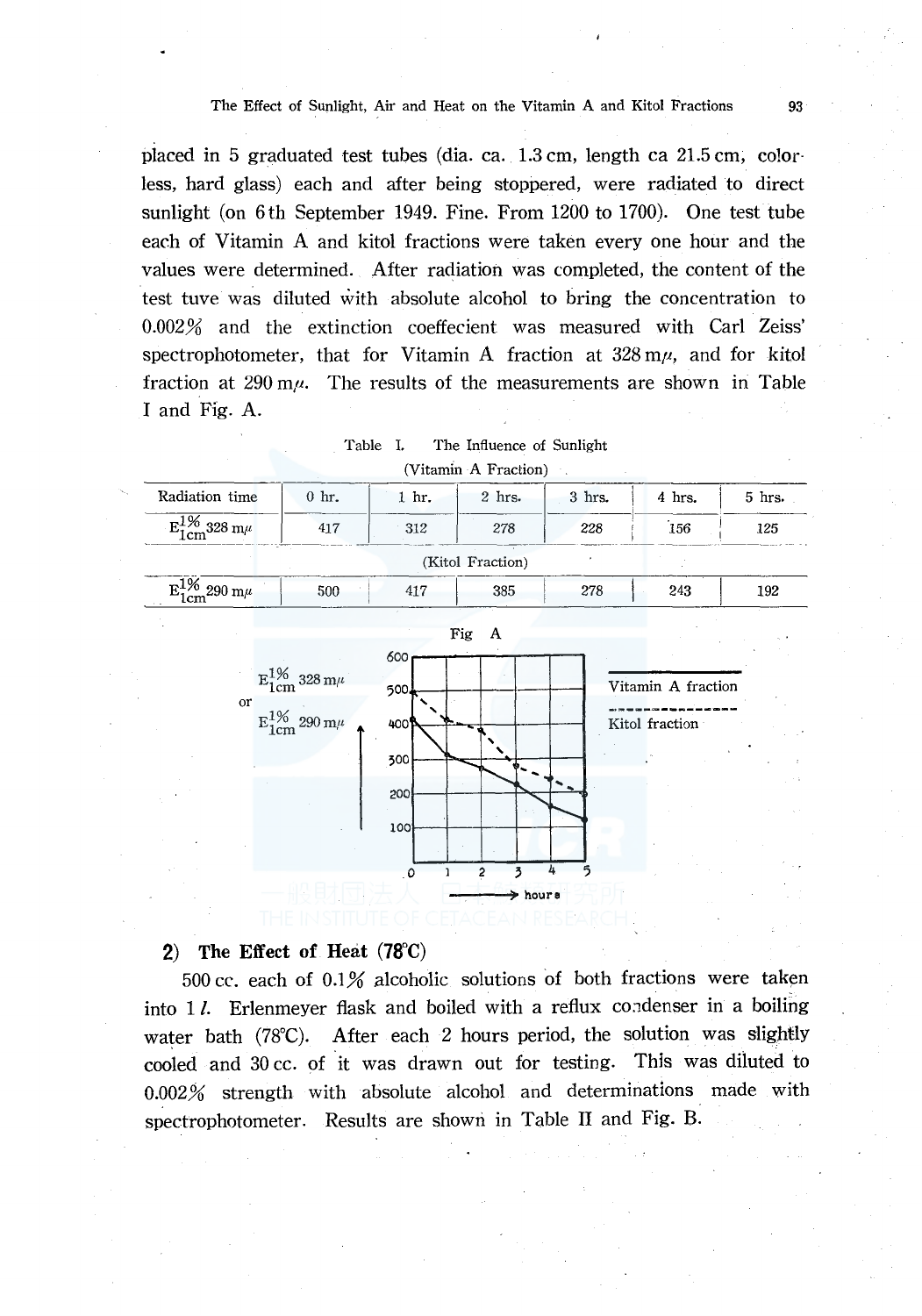#### 94 Tadashi Tawara and Ryusuke Fukazawa



# Table II. The Influence of Heat (78°C)

### **3) The Effect of Air**

15 cc. each of 0.1% alcoholic· solution of both fractions were taken in the graduated test tubes (as described above), and the air was passed through this solution. of the extent of its surface is continueing constantly noise by means of a glass tube measuring ea. 0.5 mm. in inside diameter. This procedure was carried out from 1 to 5 hours. When the passage was stopped, each glass tube was washed with little alcohol and this washing was added into the glass tube and the volume brought correctly with absolute alcohol to 15 cc again (alcohol evaporated ca. 1.5 cc. per hour during passage of air). Absolute alcohol was further added to this solution to make it a  $0.002\%$  solution and the value were determined as previously. Results are shown in Table III and Fig. C.

| Table III. |  | The Influence of Air |  |
|------------|--|----------------------|--|
|            |  | (Vitamin A Fraction) |  |

| Passage time                         | $0 \text{ hr.}$ | 1 hr. | 2 hrs.           | $3$ hrs. | 4 hrs. | 5 hrs. |
|--------------------------------------|-----------------|-------|------------------|----------|--------|--------|
| $E_{1cm}^{1\%}$ 328 m $\mu$          | 417             | 417   | 385              | 360      | 333    | 125    |
|                                      |                 |       | (Kitol Fraction) |          |        |        |
| $\mathrm{E_{1cm}^{1}\%}$ 290 m $\mu$ | 500             | 500   | 455              | 455      | 455    | 455    |